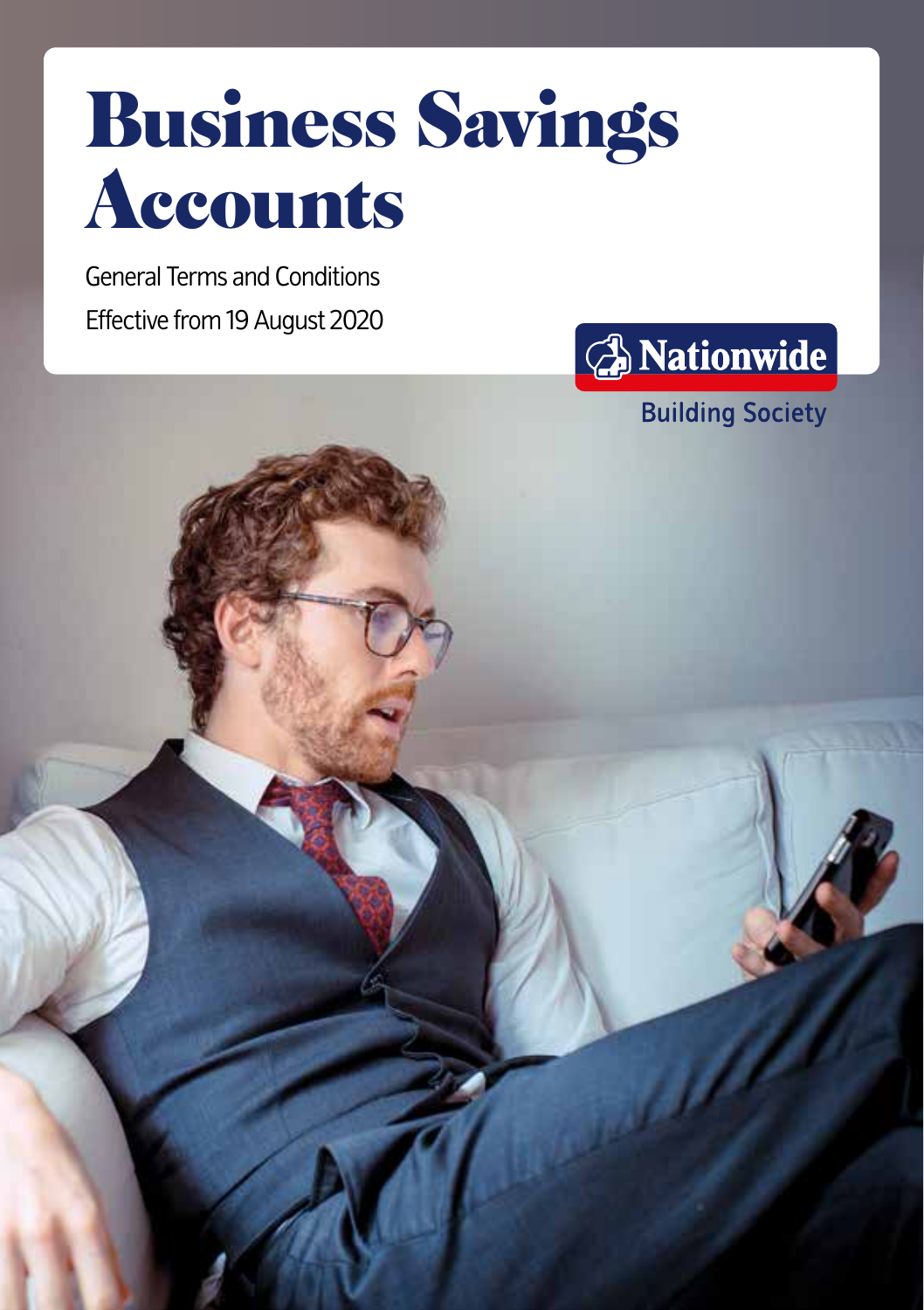## **Contents**

| A: Important things you need to know                 | 3              |
|------------------------------------------------------|----------------|
| Qualifying for a Business or Corporate Saver account | 3              |
| Membership and Charitable Assignment                 | 3              |
| Dealing with disputes and other issues               | 4              |
| If something goes wrong                              | 5              |
| Staying in touch                                     | 5              |
| How we use your information                          | 6              |
| Closing the account                                  | 6              |
| Keeping you and your account safe                    | 6              |
| Paying interest                                      | 7              |
| <b>B: Using your account</b>                         | $\overline{7}$ |
| Taking money out                                     | $\overline{7}$ |
| Payment instruction                                  | $\overline{7}$ |
| Withdrawing a payment instruction                    | $\overline{7}$ |
| Non-completion of payment instructions               | 8              |
| Refunds for unauthorised payment instructions        | 8              |
| Paying money in                                      | 8              |
| The clearing process affects:                        | 8              |
| Liability for losses                                 | 9              |
| When we're not responsible                           | 9              |
| Statements of account                                | 9              |
| C: Changes we may make from time to time             | 9              |
| Changes to terms and conditions                      | 9              |
| Changes to interest rates                            | 10             |
|                                                      |                |

## **A: Important things you need to know**

We encourage you to read all of these General Terms and Conditions for our Business and Corporate Saver accounts as they're legally binding. Each account also has some specific terms and conditions, so make sure you read the ones that apply to you.

- 1. When you open one of our Business or Corporate Saver accounts, you agree to be bound by, and agree the following, form part of your contract with Nationwide:
	- 1.1 your application form;
	- 1.2 these General Terms and Conditions;
	- 1.3 the specific terms and conditions that apply to your account(s); and
	- 1.4 the interest rate (and any charges) notified to you in writing.
- 2. Just to be clear, here's what we mean when we use the following words and expressions in this document: "terms and conditions" means these General Terms and Conditions and the specific terms and conditions that apply to your account(s); 'you'/'your' means the account holder or holders and, its principals; 'us'/'we'/'our'; 'Nationwide' means Nationwide Building Society; 'working day' means Monday to Friday, excluding bank and public holidays.
- 3. We recommend that you retain a copy of the terms and conditions. If you would like further copies, you can contact your relationship team.
- 4. We have 'Savings Promises' for our savers that we publish from time to time. These won't apply to your account unless we expressly state that they do.
- 5. You won't be able to borrow money on these accounts.
- 6. The terms and conditions will apply from the date your account is opened and will continue to apply indefinitely until you or we end them, or they otherwise expire in accordance with the relevant provisions of the terms and conditions.
- 7. The terms and conditions, the operation of the account and any discussions we've had with you about entering into the contract with you will be governed by English law and any disputes which arise out of or in connection with the terms and conditions will be subject to the exclusive jurisdiction of the English courts. We'll use English in this agreement and all our communications with you.

#### **Qualifying for a Business or Corporate Saver account and membership status**

- 8. Our accounts have eligibility criteria. Not all our accounts confer membership status. We'll need you to complete an application form and give us the facts and documents to confirm your identity and your status. We'll check whether you meet the eligibility criteria for your account, and whether you are eligible for membership status, before we can open an account for you.
- 9. You must continue to meet the eligibility and membership criteria for the account at all times (including any revised criteria that we may notify to you in writing from time to time). You must tell us, promptly, about any changes affecting your potential eligibility and/or your membership status, and if you no longer meet the criteria, we may close your account and transfer your money to another account for which you are eligible. The terms and conditions and the interest rate applicable to that account at that time, will apply. We will personally notify you before making this transfer.

#### **Membership and Charitable Assignment**

- 10.1 Where you are a body corporate (whether on your own behalf or as a trustee), including an LLP or a charity which is a body corporate, or an individual acting as a 'bare trustee' (or, in Scotland, a 'simple trustee') for a body corporate, your account is a deposit account with us, you will not have membership rights in Nationwide and conditions 10.3, 10.4 and 10.5 will not apply to you.
- 10.2 Where you are a sole trader, partnership (but not an LLP) or unincorporated body (and you are not a person acting as a 'bare trustee' (or, in Scotland, a 'simple trustee') for a body corporate), your account is a share account with us and, upon opening your account you will become an investing member of Nationwide. By opening this account with us you agree to be bound by our Rules, our charitable assignment scheme and the terms and conditions. A copy of our Rules is available from any of our branches or on our website at nationwide.co.uk and the terms of our charitable assignment scheme are set out in conditions 10.3, 10.4 and 10.5.
- 10.3 THE FOLLOWING WORDING IN CONDITIONS 10.4 AND 10.5 BELOW APPLIES TO YOU UNLESS (1) YOU WERE A MEMBER OF THE SOCIETY ON 2 NOVEMBER 1997 AND HAVE CONTINUED TO BE A MEMBER EVER SINCE THAT DATE; OR (2) YOU FALL WITHIN A SPECIAL CATEGORY OF PERSONS TO WHOM OUR CHARITABLE ASSIGNMENT SCHEME DOES NOT APPLY.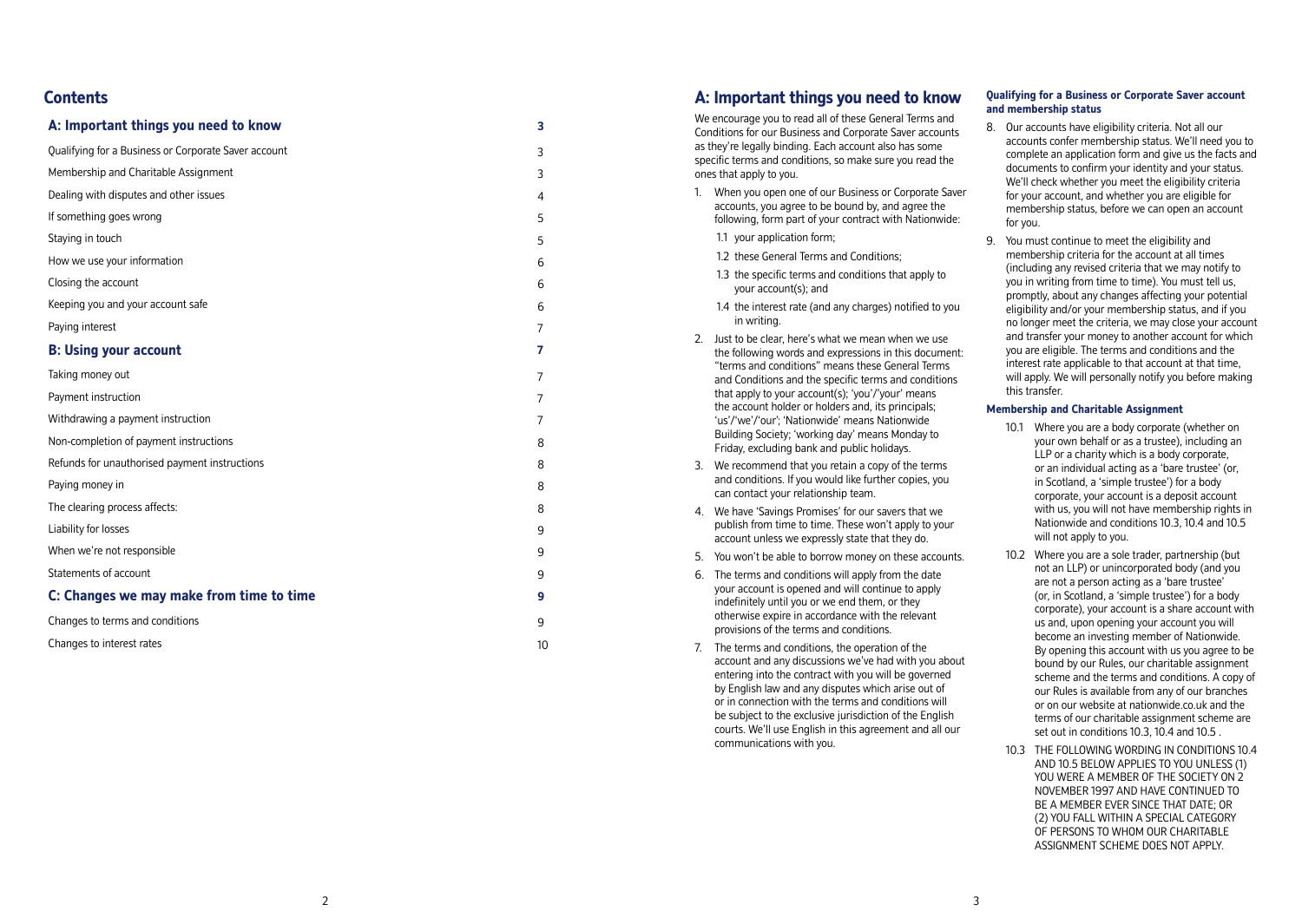- 10.4 By applying to open an account after 2 November 1997, you also apply to be a charity member of The Nationwide Foundation ('the Foundation') unless you are already a charity member. You agree that, if: the account is opened by the Society and you are or become a charity member of the Foundation; and the Society subsequently enters into an agreement to transfer the whole of its business to a company, you will assign to the Foundation (or to any charity(ies) nominated by it, but to no other person) all rights to or in connection with any conversion benefits to which you would otherwise become entitled as a member or depositor at any time before, or within two years after, your membership of the Society comes to an end. You make this agreement: (a) with the Society (acting for itself and for the benefit of the Foundation), in return for the Society opening the account you are applying for and you acknowledge that the Foundation may enforce the benefit of your agreement with the Society under the Contracts (Rights of Third Parties) Act 1999; and (b) with the Foundation directly, in return for the Foundation granting you charity membership (if you are not already a member). This agreement means that, without any further notice to you: the Society may make over to the Foundation (or to any charity(ies) nominated by it) any such conversion benefits; and the Foundation may exercise all your rights in relation to any such benefits. You understand that this agreement is irrevocable and cannot be amended or varied without the consent of both the Society and the Foundation and that neither the Society nor the Foundation will release you from this agreement.
- 10.5 You understand that (except in the case of any class of person where the Society considers this to be inappropriate) the Society will require on behalf of itself and the Foundation that all applicants for share and mortgage accounts agree to the above condition (or a condition having substantially the same effect), unless the Society decides and announces by press release that it is no longer in the best interests of the Society to do so generally on a continuing basis. Any such decision by the Society would not have retrospective effect and you would continue to be bound by the above condition. For this purpose 'conversion benefits' means any benefits under the terms of any future transfer of the Society's business to a company (i.e. on conversion or takeover) except the statutory right to have shares in the Society (including any balances on share accounts) converted into deposits with the company; and, 'Society' means

Nationwide Building Society and, if it merges with any other society, includes such other society.

#### **Dealing with disputes and other issues**

- 11. If we find there's a disagreement relating to the account, or ownership of funds in the account (including a dispute between controllers or account holders), or that it's being used (or we reasonably suspect it's being used) for illegal purposes, we might freeze the account. We won't allow withdrawals or other instructions on the account until we're satisfied that it's not being used for illegal purposes or that the dispute has been settled. If funds do need to be frozen, then we're entitled to recover our costs and make a reasonable charge for any time we've spent and any actions we've taken in relation to the account. We won't be liable for any losses arising as a result of an account being frozen for these reasons.
- 12. We may transfer our rights and obligations under the terms and conditions to someone else, without telling you beforehand. You can't transfer your rights or obligations to a third party.
- 13. Except where the money held in your account is not owned by you, we have a right of set-off which means that if you're overdue for payment, for example on a loan, credit card, mortgage, overdraft or otherwise, then we can use any money you have in any of your Nationwide accounts to reduce or repay any money you owe Nationwide. We can use this right of set-off against accounts which are in the sole name of you or any of your joint account holders as well as joint accounts you or any of you hold with Nationwide. For the purposes of this condition only, 'Nationwide' means Nationwide Building Society, its subsidiaries which include The Mortgage Works (UK) plc and UCB Home Loans Ltd.

#### **If something goes wrong**

14. If something goes wrong, please let us know, and we'll do all we can reasonably do to put it right. Call us on **0800 66 55 11** or write to us at: Business Savings, Nationwide Building Society, Kings Park Road, Moulton Park, Northampton, NN3 6NW. In addition, you may be eligible to ask the Financial Ombudsman Service (FOS) to get involved if you are not satisfied with the way we have dealt with your complaint. It won't affect your right to take legal action against Nationwide. Where you are eligible to involve FOS, you can also refer your complaint to FOS first without giving us the opportunity to resolve it, but if you do this, they will only consider your complaint with our consent. FOS provides a free, independent, complaint resolution service. Details about their service, eligibility and how to refer a complaint to them can be found on their website at financial-ombudsman.org.uk. If you're eligible and you purchased your account online, you may also have the option to refer your complaint to FOS using the Online Dispute Resolution platform. The platform has been established by the European Commission to provide an online tool for consumers to resolve disputes about goods and services purchased online. The platform can be found at **ec.europa.eu/consumers/odr/**.

#### **Staying in touch**

- 15. Unless we have agreed with you differently, you must post all communications to Business Savings, Nationwide Building Society, Kings Park Road, Moulton Park, Northampton, NN3 6NW. If we change address, we'll tell you.
- 16. Unless we are required by law to contact you in a particular way we can contact you by post, by telephone or by email (using the details which you provided to us on the application form relating to the account or the details that you have since informed us are correct), by posting a notice on our website or via push notification. If you are registered to use the Internet Bank, we may also contact you via the Internet Bank using a secure message or notice.
- 17. If we are sending a copy of a notice to you, we will only send one copy. This applies even if the account is held in the names of two or more persons.
- 18. Any notice sent by post in the UK shall be deemed to have been delivered on the second working day after posting if first class post has been used, or on the third working day after posting if second class post has been used.
- 19. Any notice sent from outside the UK shall be deemed to have been delivered on the third working day after posting.
- 20. Any notice sent by email, or by secure message or push notification, before 5pm on a working day will be deemed to have been delivered on that day, but otherwise on the next working day.
- 21. If we post information on our website or within your Internet Bank, it is considered received by you at the time that the notice is uploaded or first becomes available for viewing. It is your responsibility to check our website and your Internet Bank regularly for any notices applicable to you.
- 22. You can change your contact details by giving 5 days' written notice to us. If you are registered for the Internet Bank you can use it to tell us about a change to your email address, as long as that service is available.
- 23. If any notices, statements or other information are returned from the address to which we sent them and we hold alternative details for you then we'll try to contact you but we won't send any further correspondence or carry out any withdrawal requests (including interest payments) until you've confirmed your new address in writing.
- 24. We might from time to time issue other accounts with the same or different terms without offering you the opportunity to transfer your investment into the new account free of these terms.
- 25. If we stop offering an account to new customers, we don't need to let you know about it.
- 26. If you open extra accounts then we reserve the right to ask for up-to-date or additional information and/or documentation. For security reasons we might also ask any named account holder to prove their identity to our reasonable satisfaction.
- 27. You need to notify us if you wish to make any changes to the authorised signatories to your account.
- 28. You agree to provide us promptly with any information required to help us comply with any regulatory and/or legal requirements.
- 29. You need to declare the source of the funds you deposit, the purpose of holding the account and the underlying source of wealth. We reserve the right to request additional information before allowing withdrawals.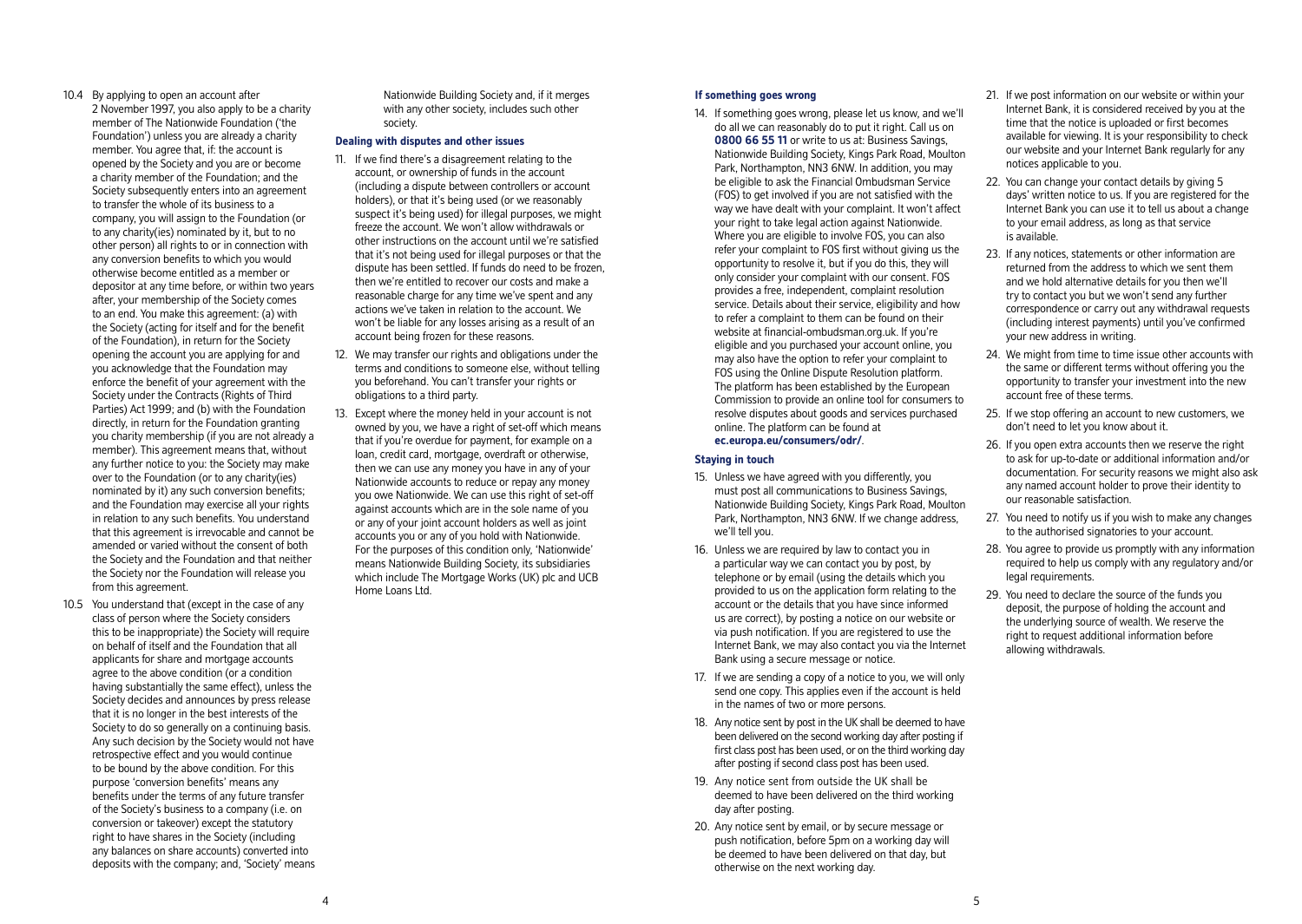#### **How we use your information**

30. To see how Nationwide uses your information please visit **nationwide.co.uk/privacy**

#### **Closing the account**

- 31. We may close your account and terminate our relationship with you at any time for any reason by giving two months' written notice to you.
- 32. We may close your account and terminate our relationship with you immediately in the following exceptional circumstances (and we will provide you with such notice (if any) that we are required by law to provide to you):
	- 32.1 if you have committed a serious breach of the terms and conditions or have repeatedly breached them;
	- 32.2 if you have carried out (or we reasonably suspect you have carried out) illegal or fraudulent activity in the opening or operation of the account;
	- 32.3 if you do anything which we reasonably believe will damage our reputation;
	- 32.4 if you are threatening or abusive towards our staff;
	- 32.5 if you use the account for or in connection with any purpose which is or may be unlawful;
	- 32.6 if you use your account for day-to-day transactions;
	- 32.7 if you breach or attempt to breach any applicable law or regulation;
	- 32.8 if the conduct of your account raises issues relating to our ability to comply with anti-money laundering requirements;
	- 32.9 if you fail to pay any charges that are due to us in connection with the account;
	- 32.10 where we are required to do so in order to comply with legal, fiscal or regulatory reasons or we reasonably consider we may be exposed to any action from any government, regulator or law enforcement agency;
	- 32.11 if you haven't provided us with any evidence we have requested about your identity or liability for tax.
- 33. We may suspend your account immediately and/or refuse to accept deposits or withdrawal instructions if any of the circumstances in condition 32 occur.
- 34. We can only carry out a request to close your account when all the funds in the account are cleared.
- 35. Your account won't earn interest once you've closed it.

#### **Keeping you and your account safe**

- 36. The care of your log-in details, passwords, statements and other security information is essential to help prevent fraud and protect your accounts. Please make sure that you follow the steps below:
	- 36.1 always take reasonable steps to keep your log-in details, password, security code and other security information secret at all times;
	- 36.2 you should memorise your password and keep it secret;
	- 36.3 if you fail to receive a statement or any other expected financial information, you should contact us immediately;
	- 36.4 you should check statements, or transaction information on the Internet Bank, regularly and alert us to any irregularities.
- 37. You must tell us without undue delay by contacting your branch (during opening hours) or calling **0800 66 55 11** (between 9am and 5pm Monday to Friday) if you think someone else knows your password or may be accessing your account without your permission.
- 38. You must tell us straightaway if you change your name, address, telephone number or, if we communicate with you by email, your email address. We reserve the right to require evidence of your new address.
- 39. If you authorise someone who's not a named account holder to be a signatory on the account, you'll need to give us identity documents relating to that signatory that meet our reasonable satisfaction. You must tell us straightaway if an account holder, principle or account signatory has been removed or changed, otherwise we are entitled to process instructions on your behalf based on the mandate you have provided to us.
- 40. If you're depositing client monies you're responsible for checking the identity of each client in accordance with UK anti-money laundering legislation. You also agree to provide us promptly with any due diligence that you've undertaken on your client at any time for up to six years after the account is closed.
- 41. We don't give advice on the suitability of our accounts. Nor do we exercise any judgement on your behalf especially relating to your tax position. We aren't liable for any loss resulting from your use of our accounts other than as provided for in the terms and conditions. It's your responsibility to take independent advice as to the suitability of our accounts for you.
- 42. Our telephone calls can be monitored or recorded for security, quality control and training purposes.

#### **Paying interest**

- 43. The interest rate that is applicable to your account will be notified to you in writing before you open your account.
- 44. We calculate interest on a daily basis. One year is defined as 365 days for the purpose of interest calculations.
- 45. We'll pay interest gross, without deducting tax, whenever the law allows us. But we reserve the right to deduct tax before paying interest if laws and regulations come into force which require us to do so.
- 46. Because each account holder might have different tax obligations, we reserve the right to treat you independently when we divide up interest.
- 47. It's your responsibility to declare the interest earned to the appropriate tax authority. You should seek appropriate advice about any changes in tax regulations and guidance.

# **B: Using your account**

#### **Taking money out**

Some accounts have specific conditions about payments (see the specific terms and conditions that apply to your account(s)). But in general:

#### **Payment Instructions**

- 48. You can have access to the money in your account, provided the funds have cleared and are available for withdrawal.
- 49. As your account is not intended for making day-today transactions, the ways in which you can make withdrawals are limited; you can only take money out of your account:
	- 49.1 by internal transfer to another Business or Corporate Saver account in your name; or
	- 49.2 by direct electronic payment (in the form of a telegraphic transfer using CHAPS) to the UK based account, which must be held in your business name, that you have previously notified to us in writing that you wish to designate as your nominated account (the "Nominated Account") and such notification should include the name of the account, the account number and sort code of such Nominated Account (the account number and sort code being the "unique identifier").
- 50. You give your consent to us making the above payments in the following ways:
	- 50.1 By completing and signing the Withdrawing Money From Your Business Savings Account form and then sending it to us by post (to the address in condition 15), fax or electronically.
	- 50.2 By logging on to the Internet Bank and using a combination of:
		- vour log-in details:
		- your password;
		- a security code; or
		- any other security details we request and requesting that a payment is made.
	- 50.3 In each case the consent must be given in accordance with the mandate we hold, and you'll need to provide us with details of:
		- your Nominated Account or the account number of the Nationwide account you want to make an internal transfer to;
		- the date you want the payment to be made; and
		- the amount of the payment.
- 51. You can request to change your Nominated Account at any time in writing using the Permissions to Setup or Change Your Nominated Account form. We will confirm by post once your request to change the Nominated Account has been completed.
- 52. You need to make payments in Sterling.
- 53. If we receive your payment instruction before 3pm on a working day, we will make the payment that day. For CHAPS payments, the money will arrive at the bank that holds your Nominated Account that day. For internal transfers, the money will be received into your Nationwide account that day. If we receive your payment instruction after 3pm on a working day or on a non-working day, we will make the payment the next working day.

#### **Withdrawing a payment instruction**

- 54. Unless you have requested a payment to be made on a future date, you will not be able to withdraw a payment instruction once we have received it. You can withdraw a payment instruction to make payment on a future date provided that you give us notice by post, fax or email of your wish to withdraw the payment instruction no later than 4pm on the working day before the relevant payment is due to be made.
- 55. Where you notify us that you wish to withdraw your consent to a payment transaction in accordance with condition 54 above, we will not make the relevant payment(s).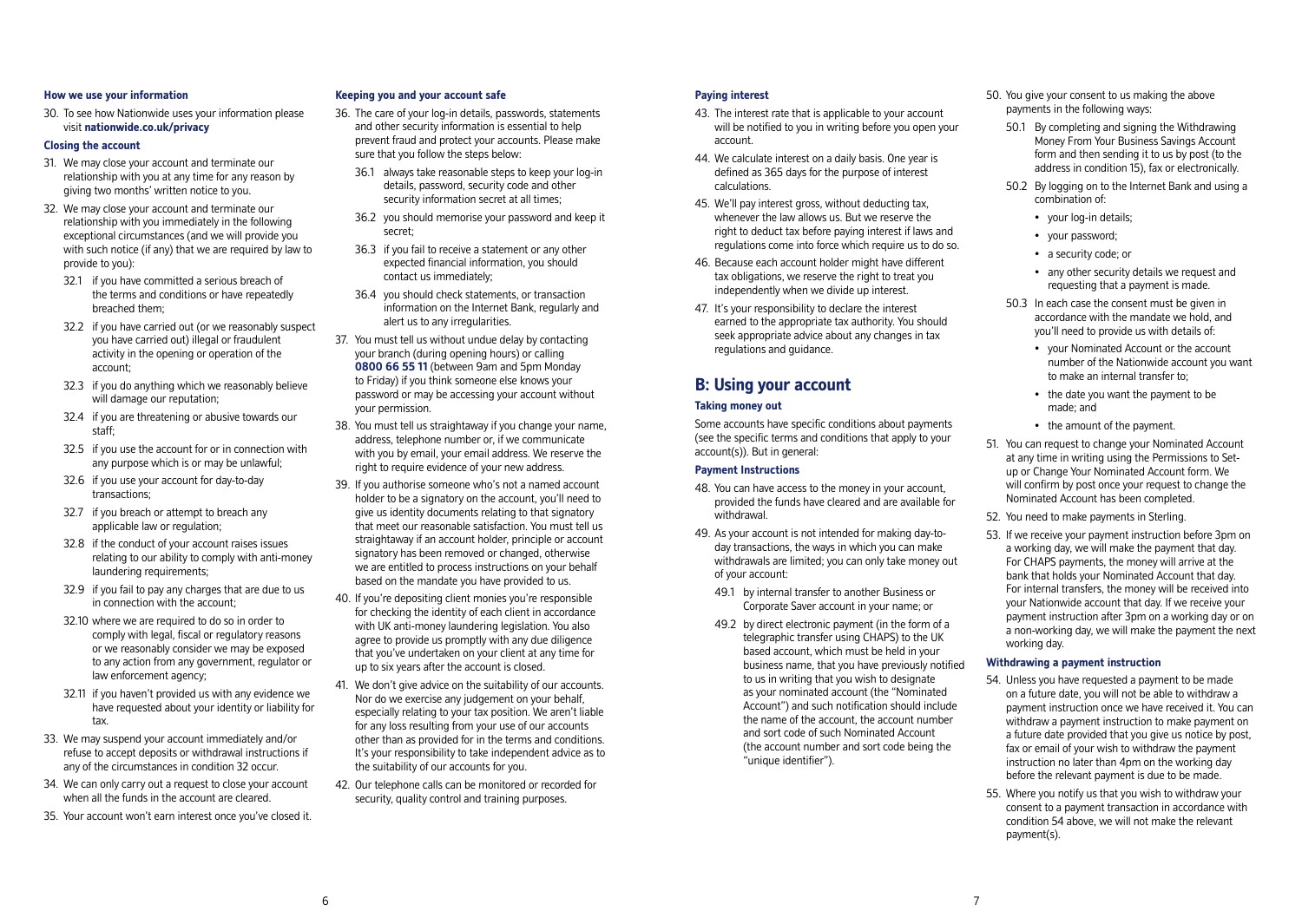56. If you notify us that you would like to recall:

- 56.1 a payment to be made on a future date after the end of the working day before such payment is due to be made; or
- 56.2 in respect of any other type of payment, a payment after you have provided the instruction to us, we will provide reasonable assistance to you but you acknowledge that:
- 56.3 we may not be able to recall the payment and we will have no responsibility to you for any loss or damage that you may suffer if we are unable to do so; and
- 56.4 if the payment has already been credited to the Nominated Account, we will only be able to recall the payment with the agreement of the beneficiary.
- 57. We don't take responsibility for any delays in mail or other communication or for external clearing system lead times or for any loss which might result.

#### **Non-completion of payment instructions**

- 58. We won't be liable or responsible for not completing your payment instruction if we're able to show:
	- 58.1 you don't have sufficient cleared funds in your account;
	- 58.2 you haven't given us complete and correct payment instructions;
	- 58.3 you haven't given us identification documents and/or other information required by law and/or regulations;
	- 58.4 a legal order has stopped payments from your account, or
	- 58.5 to do so could jeopardise our ability to comply with any applicable laws and regulations.
- 59. We reserve the right to contact you about a payment instruction so we can carry out any security checks. If we need to contact you because of a suspected fraud or because of security concerns relating to your account, we will do this by a secure method of communication. As part of this we may need to carry out checks to make sure we are talking to you.

#### **Refunds for unauthorised payment transactions**

60. If you believe a payment has been made from your account without your permission you can claim a refund from us. To do this you must tell us as soon as possible and, in any case, within 13 months from the date of the payment. We will normally refund your account by the end of the next working day with the payment amount and any interest or charges you've paid as a result of that payment. To tell us about an unauthorised payment you should phone or email us.

If we later become aware that we're not responsible for the refunded payment, we'll deduct the amount of the refund from your account.

61. We won't make a refund if we can show that you did authorise the payment or we suspect fraud or we can show that, with gross negligence, you failed to keep your security information safe. However, in these situations we will investigate the payment as quickly as we can.

#### **Paying money in**

Some accounts have specific conditions about deposits (see the specific terms and conditions that apply to your account(s)). But in general:

- 62. You can pay money into your account in the following ways:
	- 62.1 by direct electronic transfer in the form of a telegraphic transfer through CHAPS and SWIFT;
	- 62.2 by BACS;
	- 62.3 by the faster payments service;
	- 62.4 by transferring the money from any other account you hold with us; and
- 62.5 by cheque drawn on a UK bank, sent by post in accordance with condition 15.
- 63. All cheques go through a process called 'clearing'.

#### **The clearing process affects:**

- when we start to calculate interest on the money;
- when you can withdraw the money; and
- when the money will be 'cleared for certainty' which means that it's definitely staving in your account, unless you are, or we reasonably suspect you are, a knowing party to fraud.
	- If you deposit a cheque drawn on a UK bank then you'll earn interest from the next working day following the working day we receive it. You'll be able to withdraw the money and you can be certain that the money is staying in our account at the end (11.59pm) of the next working day following the working day we receive it.
- 64. We only accept funds in Sterling. If we receive funds in your name for your account in a currency other than Sterling, such funds will be rejected by us and returned to the payer. We will not be liable for any loss or damage that you suffer arising out of or in connection with funds being transferred to us in a currency other than Sterling (including without limitation any foreign exchange charges).
- 65. If we receive a transfer into your account before 4pm on a working day by one of the methods above (in conditions 62.1 - 62.4), then it earns interest and will be available for you to withdraw on the date we receive it. If we receive it after 4pm on a working day or on a non-working day then it will earn interest and be available for you to withdraw on the next working day after the date of receipt.
- 66. So that we can credit your account, any payments received by electronic transfer must contain details of the ordering customer, together with details of your name and account number. If we receive payments electronically and they can't be applied to your account for any reason then they'll be returned to source.
- 67. We will remove any funds that have been paid into your account in error and to which you are not entitled.

#### **Liability for losses**

- 68. You will be liable for all losses incurred in respect of an unauthorised payment transaction if you have acted fraudulently or you have intentionally, or with gross negligence, failed to comply with conditions 36 and 37. Unless you have acted fraudulently, you will not be responsible for any losses arising:
	- 68.1 after you have notified us in accordance with condition 37 of any of the matters in that condition occurring; or
	- 68.2 if we fail to provide you with the means to notify of the matters in condition 37 occurring.
- 69. Where you are not liable we will refund the amount of the payment and any charges or interest you paid or lost as a result of the payment. We will not have any further liability to you. We will normally refund this amount the same working day but we won't do this if we reasonably believe you have acted fraudulently and we have disclosed this to the relevant authorities.
- 70. If you ask us to make a payment and the payment is not made properly or the person you are paying does not receive it, we will investigate what went wrong if you ask us, and will refund the amount of the transaction and any charges or interest you paid, and pay you any interest we would have paid on that amount, unless:
	- a) we can show that the payment was received by the recipient's bank; or
	- b) vou provided us with incorrect payment details. In this case, we are not responsible but if you ask us, we will make reasonable efforts to recover the payment and will tell you the outcome (we may charge our reasonable costs for doing so).

If a payment is made late due to our error, you can ask us to make sure the payee's bank adds the payment to the payee's account as if it had been made on time.

#### **When we're not responsible**

- 71. We won't be responsible if we don't comply with any of the terms and conditions due to:
	- a) abnormal or unforeseeable circumstances beyond our control e.g. an industrial dispute, the consequences of which would have been unavoidable despite all our efforts; or
	- b) us having to comply with any law, regulation, code or other duty that applies to us or which we have agreed to follow.

#### **Statements of account**

- 72. If you pay money into, or take money out of your account in any month, we'll provide you with a statement for that month. Even if you don't make any transactions, we'll provide you with an annual statement. If you've registered (and unless you tell us differently), we'll provide the statement by sending it to the Internet Bank and we'll also usually send you an email to let you know it is ready for you to review. Otherwise, we'll send it to you by post. We will only send one copy to you, this applies even if the account is held in the name of two or more persons. We can send duplicate copies to you at your request, subject to the charge agreed with you.
- 73. You can always ask us to send you a monthly statement by post, whether or not there have been transactions on your account. We will not charge for this. We will only send one copy to you, this applies even if the account is held in the name of two or more persons. We can send duplicate copies to you at your request, subject to the charge agreed with you.

# **C: Changes we may make from time to time**

#### **Changes to terms and conditions**

74. We can make changes to the terms and conditions:

- 74.1 where the change is to our payment services or conditions relating to those payment services (including conditions 3, 6, 7, 14, 15 - 23, 31, 36 - 37 and all of the conditions in Section B), at any time for any reason on providing you with at least two months' notice before we make the change unless the change is required due to a change in relevant legislation or regulations and we are prevented from giving you two months' written notice. In those circumstances, we will give you as much written notice as possible; and
- 74.2 where the change is to a condition that does not relate to payment services, immediately where the change is more favourable to you and we will tell you about the change within 30 days of it being applied by letter or email or by putting a notice on our website. Where the change is not favourable to you we'll make sure we tell you, by letter or email, giving you 30 days' notice before it happens.
- 75. If you do not agree to a change pursuant to condition 74.1 you can, at any time up to two months from the date we notify you of the change, close your account immediately without paying any extra charges or interest. If you do not close your account you will be deemed to have accepted the change and the change will come into effect automatically upon the expiry of the notice period provided.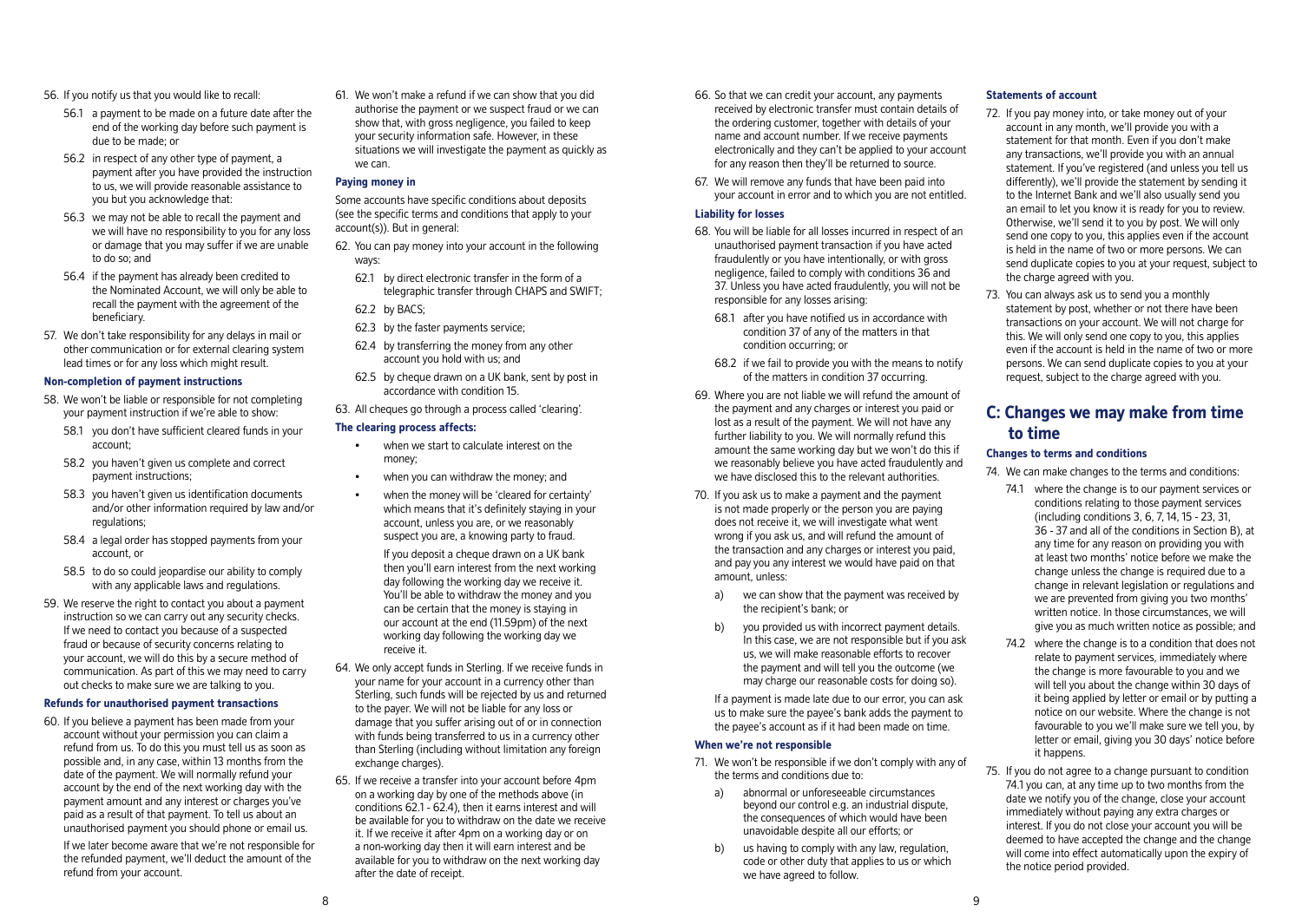76. If you do not agree to a change that is not favourable to you pursuant to condition 74.2 you can, at any time up to two months from the date we notify you of the change, close your account immediately without paying any extra charges or interest. If you do not close your account you will be deemed to have accepted the change and the change will come into effect automatically upon the expiry of the two month period.

#### **Changes to interest rates**

- 77. Unless you have a Fixed Rate Saver account we might vary the interest rate on your account in accordance with the specific terms and conditions that apply to your account(s) for one or more of the following reasons:
	- 77.1 to reflect changes in general interest rates. including the interest rates or terms on which similar accounts are offered by other providers of financial services;
	- 77.2 to reflect any changes or anticipated changes in the law, regulations or codes of practice or to respond to a decision by a court, ombudsman or regulator;
	- 77.3 to respond to changes in the rates applying to our mortgage business;
	- 77.4 to reflect changes to our costs, including administration, providing services or facilities, or changes in the costs to us of borrowing funds; and
	- 77.5 to maintain our financial strength for the benefit of our members.